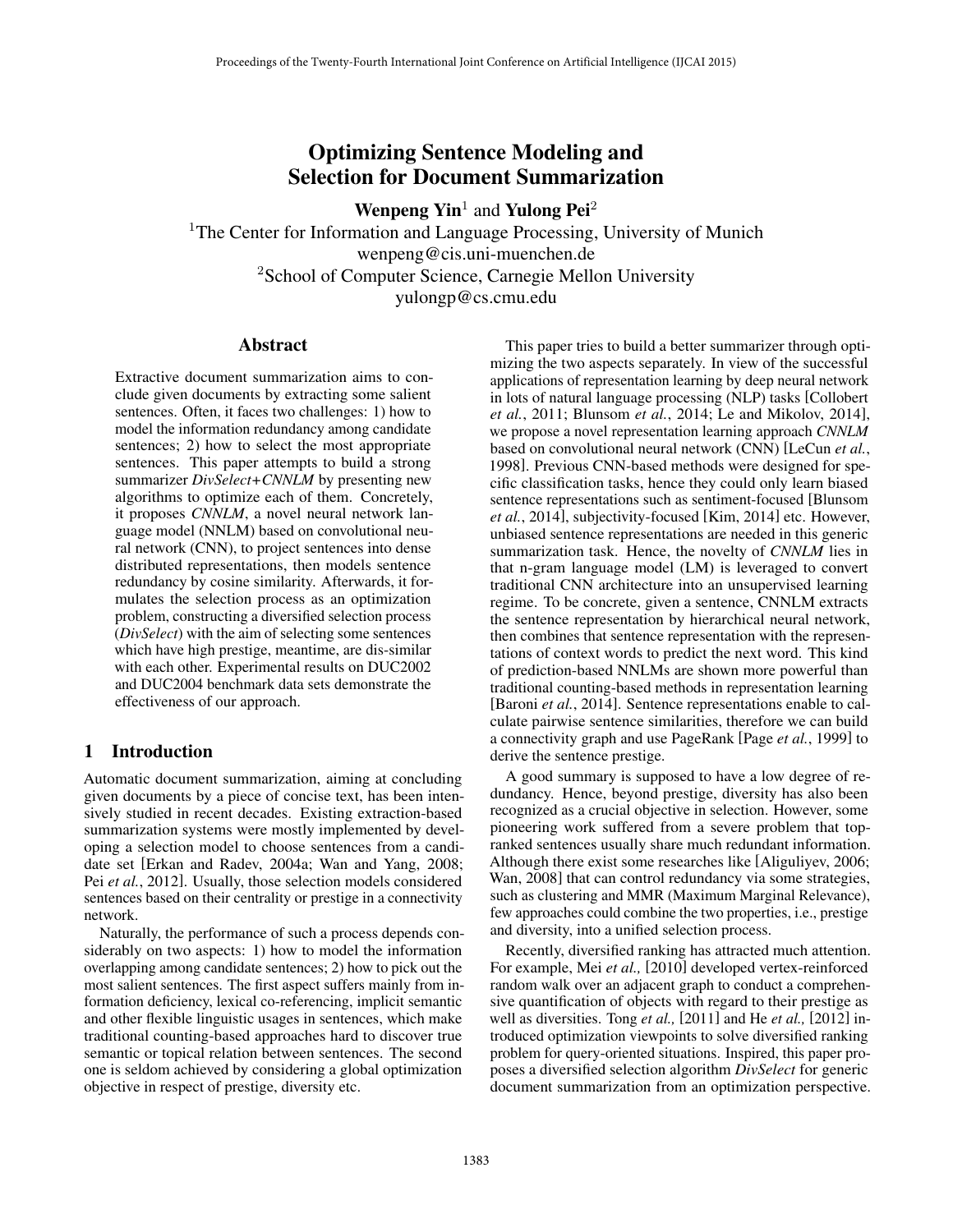Our model automatically balances the prestige and diversity of the early-selected sentences in a principled way.

The integrated algorithm *DivSelect+CNNLM*, combining innovations on both aspects, gets promising results on DUC2002 and DUC2004 benchmark data sets.

# 2 Related Work

Prior work with similar idea, namely modeling sentence similarity as well as optimizing selection process, occupies a large proportion. Considering the pioneering work LexRank [Erkan and Radev, 2004b] and LexPageRank [Erkan and Radev, 2004a], both computed cosine similarity based on TF-IDF (Term Frequency-Inverse Document Frequency) matrix first, then used ranking algorithm PageRank [Page *et al.*, 1999] to calculate sentence prestige. In addition, another typical ranking algorithm in web mining HITS [Kleinberg, 1999] is also popularly studied in document summarization [Wan, 2008; Wan and Yang, 2008].

Lots of subsequent work attempted to make progresses in either sentence similarity calculation or selection strategy or even both. Aliguliyev [2009] presented a method to measure dissimilarity between sentences using the normalized google distance [Cilibrasi and Vitanyi, 2007], then performed sentence clustering and selected the most distinctive sentences from each cluster to form summaries. Chali and Joty [2008] studied query-biased summarization, where sentence similarity was based on n-gram overlap, longest common subsequence (LCS), skip-bigram overlap and so on, then sentences selection in each cluster depended on similarities towards the query. In [Wang *et al.*, 2008], sentence similarity was composed of pairwise word similarity from WordNet [Fellbaum, 1998]. Yin *et al.,* [2012a] combined LCS, weighted LCS, skip-bigram statistic with word semantic similarity derived by Latent Dirichlet Allocation [Blei *et al.*, 2003] for sentence similarity learning, and exploited traditional PageRank to select sentences. Obviously, a trend in learning sentence similarity is trying to keep order information, meanwhile integrating word similarity furthest. Inspired, we develop convolutional neural network to learn sentence representation which is supposed to be able to absorb the global information of sentence structure as well as a high-level abstraction of word semantics.

Furthermore, lots of researchers have attempted to extend the traditional graph-based models. For example, Pei *et al.,* [2012] decomposed traditional PageRank graph into multiple sub-graphs on the basis of topic distribution, finally ranked sentences by averaging over all sub-graphs. Yin *et al.,* [2012b] built sentence connection network as a tensor where heterogeneous relations were actually different latent topics, then tried to co-rank sentences and topics simultaneously. In addition, Wan *et al.,* [2007] integrated sentence-to-sentence, word-toword, and sentence-to-word graphs into one comprehensive network, and proposed a reinforcement ranking algorithm to select prestigious sentences and keywords together. In a word, such kind of algorithms generally hold a similar rationale: taking global information into consideration rather than relying only on vertex-specific information. Therefore, they have been proved effective in summarization task. However, they rarely integrated diversity into a unified ranking process, and

consequently had to resort to some extra strategies to achieve redundancy reduction. Contrarily, our proposal DivSelect is able to produce a diversified top- $k$  ranking list which facilitates the sentence selection for summary generation without extra steps.

# 3 CNNLM: Optimizing Sentence Modeling

First we provide some notation conventions: bold-face lowercase letters denote vectors, bold-face upper-case letters denote matrices, and calligraphic upper-case letters denote sets.

Convolutional neural network (CNN) is good at extracting global features of the input (sentence here) [LeCun *et al.*, 1998]. We propose a new framework CNNLM based on CNN to learn sentence representations, then compute sentence similarity via cosine measure.



Figure 1: CNNLM for learning sentence representations.  $d=300$ ,  $l=3$ , 3 left context words are used in this figure.

Concretely, our CNNLM, as illustrated in Figure 1, includes:

**Input Layer:** A sentence with s words:  $w_0, w_1, \dots, w_{s-1}$ . Each word  $w_i$  is denoted by an initialized vector  $\mathbf{w}_i \in \mathbb{R}^d$ ("300" in Figure 1 denotes representation of dimension 300).

Convolution Layer: a convolution layer uses sliding *filters* to extract features of local phrases in the sentence. The filter width l, i.e., phrase length, is a parameter. We first concatenate the representations of  $l$  consecutive words  $(w_i, w_{i+1}, \dots, w_{i+l-1})$  as  $c_i \in \mathbb{R}^{ld}$   $(0 \le i \le s-l)$ , then generate the representation of this phrase as  $\mathbf{u_i} \in \mathbb{R}^d$  using a tanh activation function and a linear projection matrix  $\mathbf{W} \in \mathbb{R}^{d \times ld}$ which is the same across all phrases in the sentence, as:

$$
\mathbf{u_i} = \tanh(\mathbf{W} \cdot \mathbf{c_i} + \mathbf{b}) \tag{1}
$$

Max-pooling Layer: Based on representations of all regional phrases, max-pooling layer extracts the maximum value from each dimension to form sentence representation  $\mathbf{x} \in \mathbb{R}^d$ . Let  $\mathbf{u}_{i,j}$  denote the value of  $j^{th}$  dimension in phrase representation  $\mathbf{u}_i$ , the  $j^{th}$  value in x can be derived by:

$$
\mathbf{x_j} = \max(\mathbf{u}_{0,j}, \mathbf{u}_{1,j}, \mathbf{u}_{2,j}, \cdots, \mathbf{u}_{s-l,j})
$$
(2)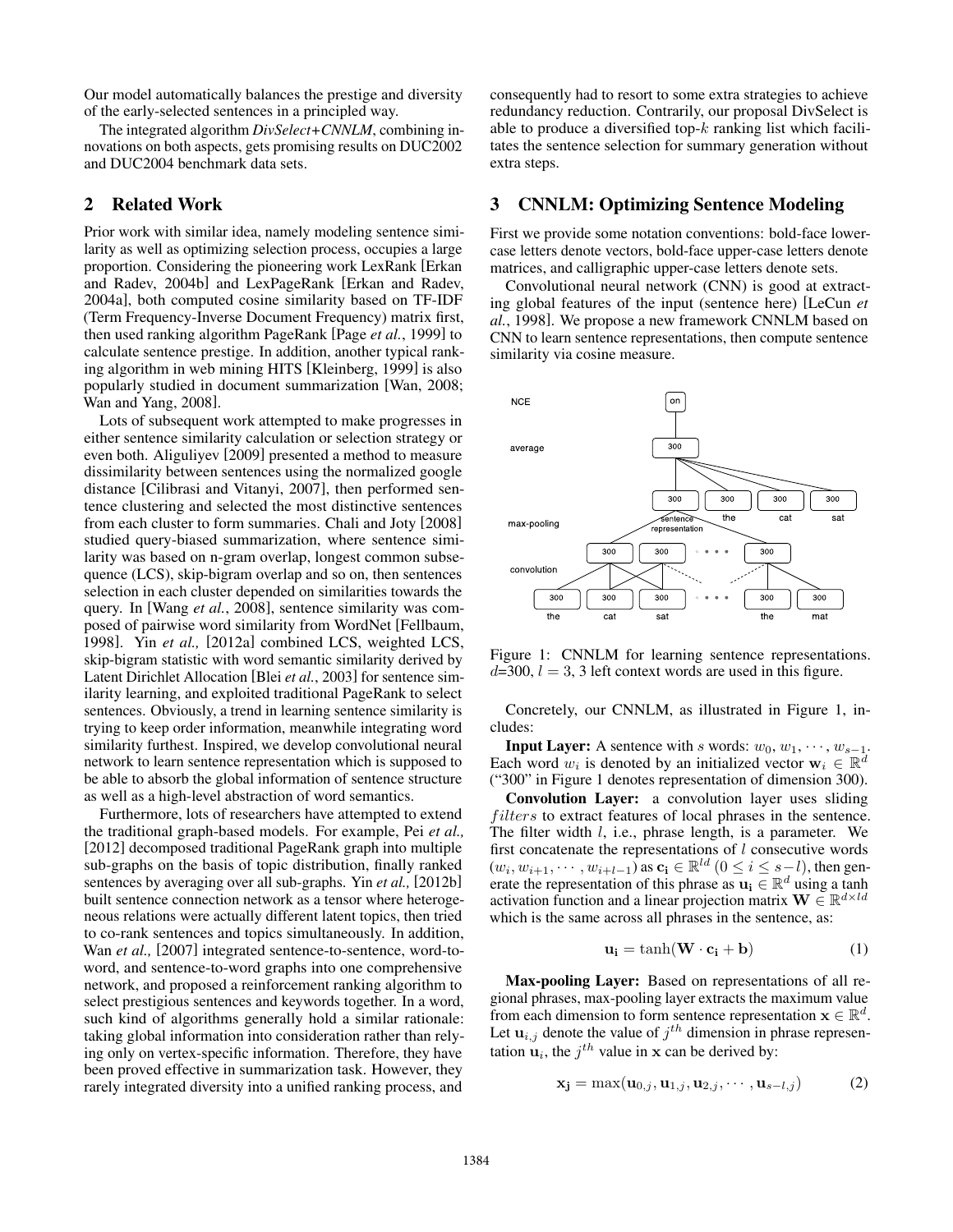# 3.1 Unsupervised Training

Most applications of CNN are implemented to extract sentence features for specific classification task, which requires supervised training and a label for each training sample [Blunsom *et al.*, 2014; Kim, 2014]. Contrarily, here we need unbiased sentence representations, and labels are unavailable nor necessary. In order to train the CNN in an unsupervised scheme, we form a n-gram language model by element-wisely averaging sentence representation and the representations of context words to predict the next word, as depicted "average" in Figure 1. This process resembles the CBOW scheme in *word2vec* [Mikolov *et al.*, 2013] which has no global sentence features to help prediction, resembles also the PV-DM model in [Le and Mikolov, 2014] while our sentence representation is derived by CNN.

We employ noise-contrastive estimation (NCE) [Mnih and Teh, 2012] to compute the cost: the model learns to discriminate between true next words and noise words. NCE allows us to fit unnormalized models, making the training time effectively independent of the vocabulary size.

Generally, this new model uses not only the preceding context but also the whole sentence to predict the next word. As no labels are needed, such a training framework enables to produce general sentence representations, no longer sentimentbiased nor other task-specific representations as some literature did. Finally, a sentence adjacent graph based on sentence similarity is built for next phase.

### 4 DivSelect: Optimizing Sentence Selection

In this section, we discuss in detail our DivSelect model. First, we present an objective function to measure the quality of a sentence set with size  $k$  that conveys both the prestige and the diversity; then conduct some theoretical analysis regarding its challenges and properties.

Specifically, assume a set  $\mathcal N$  of *n* sentences  ${x_1, x_2, \dots, x_n}$  for the target document collection, let *S* denote the  $n \times n$  symmetric similarity matrix obtained in the above section, where  $S_{i,j}$  is the entry of *S* in the  $i^{th}$  row and the  $j^{th}$  column  $(i, j = 1, \dots, n)$ .

For a given *S*, we exploit PageRank algorithm to derive the prestige vector, presented as  $p$ , for all sentences in  $N$ . Our goal is to identify an objective subset  $\mathcal C$  of  $k$  sentences which are prestigious and diverse to each other. Here the positive integer  $k$  is the budget of the desired sentence set.

### 4.1 Objective Function

As our goal conducts, we use  $Q(C)$  in Equation 3 to measure the quality of a random collection  $\mathcal C$  which contains k sentences. Naturally, "quality" here means the overall prestige and dis-similarity within that set.

$$
\arg\max_{|C|=k} Q(C) = \alpha \sum_{i \in C} \boldsymbol{p}_i^2 - \sum_{i,j \in C} \boldsymbol{p}_i \boldsymbol{S}_{i,j} \boldsymbol{p}_j \tag{3}
$$

where  $\alpha$  is a positive regularization parameter that defines the trade-off between the two terms, i.e., prestige and diversity, and  $p_i$  is the  $i^{th}$  entry of prestige vector  $p$ .

Apparently, our objective function prefers a set which values high-prestige sentences while penalizing them if they exhibit similar content. Note that in the second half of Equation 3, we take into consideration two sentences' mutual similarity as well as their respective prestige while penalizing redundancy between them. It is different with the work in [Tong *et al.*, 2011] which only paid attention to the pairwise similarity and one object's score. Here, we argue that the same similarity values have different degrees of *damages*, depending on the prestige of the sentence pair linked by that similarity. The prestige of a pair of sentences could be treated as their possibilities of being selected. So, given a fixed similarity score, the bigger the overall prestige of two sentences, the heavier the penalization to them.

# 4.2 Challenges of Objective Function

Our task is essentially a subset selection problem to find the optimal  $k$  sentences that maximize Equation 3. Note that the Densest k-Subgraph (DkS) problem is NP-hard [Feige *et al.*, 2001]. Unfortunately, the following derivation proves that our proposal is equivalent to the DkS problem, in other words, it is also NP-hard to find the optimal solution.

Given an undirected connectivity graph  $G = (\mathcal{N}, \mathcal{E})$  with the affinity matrix  $M$ , where  $\mathcal N$  and  $\mathcal E$  are the node set and edge set, respectively. *M* is a  $|\mathcal{N}| \times |\mathcal{N}|$  symmetric matrix with entries being 0 or 1. Based on these notations, the  $DkS$ problem is defined as following formula:

$$
\mathcal{R} = \arg \max_{|\mathcal{R}|=k} \sum_{i,j \in \mathcal{R}} \bm{M}_{i,j} \tag{4}
$$

Now, look at above described DkS definition with another angle. Define matrix  $\overline{M}$  =1 −  $M$ , then, task in Equation 4 could be described as following representation:

$$
\mathcal{R} = \arg \min_{|\mathcal{R}|=k} \sum_{i,j \in \mathcal{R}} \bar{\boldsymbol{M}}_{i,j} \tag{5}
$$

Note that  $\sum_{i,j=1}^{|\mathcal{N}|} \bar{M}_{i,j} = |\mathcal{N}|^2 - |\mathcal{E}|$  is a constant. Let set  $\mathcal{C} = \mathcal{N} \backslash \mathcal{R}$ , then, Equation 5 is further equivalent to

$$
\arg \max_{|\mathcal{R}|=k} \sum_{i \in \mathcal{R}, j \in \mathcal{C}} \bar{M}_{i,j} + \sum_{i \in \mathcal{C}, j \in \mathcal{R}} \bar{M}_{i,j} + \sum_{i \in \mathcal{C}, j \in \mathcal{C}} \bar{M}_{i,j}
$$

$$
= \arg \max_{|\mathcal{C}|=|\mathcal{N}|=k} 2 \sum_{i \in \mathcal{R}, j \in \mathcal{C}} \bar{M}_{i,j} + \sum_{i,j \in \mathcal{C}} \bar{M}_{i,j} \tag{6}
$$

Next, we attempt to elaborate that Equation 6 can be treated as an instance of the optimization task in Equation 3 under following constraints: let the similarity matrix *S* in Equation 3 be *M*, the prestige distribution *p* be  $\mathbf{1}_{|N| \times 1}$ , and the parameter  $\alpha$  be 2. Under such settings, the objective function in Equation 3 becomes

$$
\arg \max_{|C|=k} Q(C) = \alpha \sum_{i \in C} p_i \cdot p_i - \sum_{i,j \in C} p_i S_{i,j} p_j
$$
\n
$$
= 2 \sum_{i \in C} \sum_{j=1}^{|N|} p_i \overline{M}_{i,j} p_j - \sum_{i,j \in C} p_i \overline{M}_{i,j} p_j \quad \text{(PageRank)}
$$
\n
$$
= 2 \sum_{i \in R} \sum_{j \in C} p_i \overline{M}_{i,j} p_j + \sum_{i,j \in C} p_i \overline{M}_{i,j} p_j \text{ (symmetry of } \overline{M})
$$
\n
$$
= 2 \sum_{i \in R} \sum_{j \in C} \overline{M}_{i,j} + \sum_{i,j \in C} \overline{M}_{i,j} \qquad \text{(dfn. of } p)
$$
\n(7)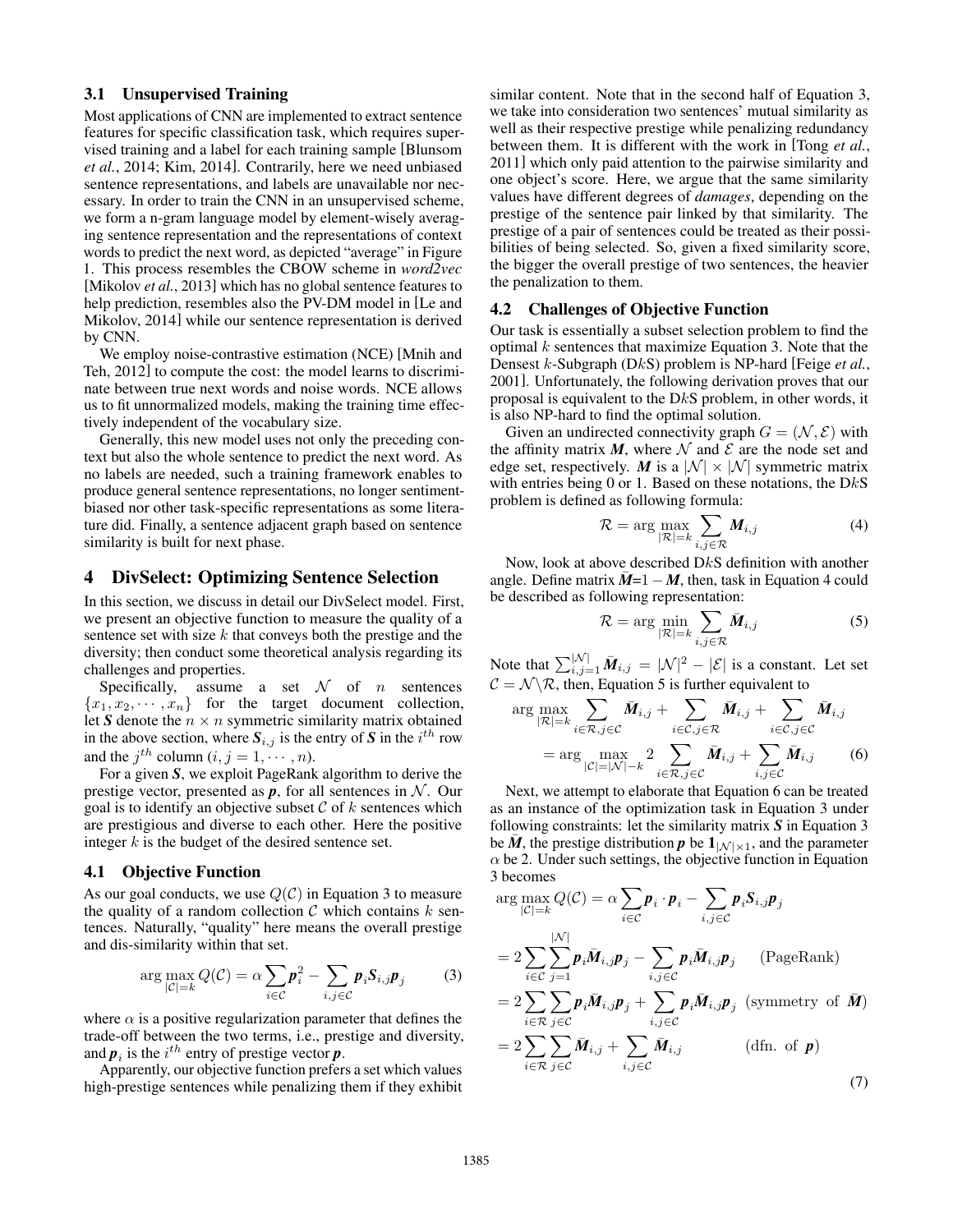which is equivalent to the objective function in Equation 6. Thus, we have proved that the objective function in Equation 3 is an NP-hard problem.

### 4.3 Diminishing Returns Property of  $Q(\mathcal{C})$

Above subsection have elaborated that our proposed process is an NP-hard problem. Then, what is the condition that enables us to find a near-optional solution? Here, we give the so-called *diminishing returns property* of Q(C), which is summarized in Theorem 1. The intuitive explanation of *diminishing returns property* is as follows: (a) by  $P_1$ , it suggests that the objective value is 0 if we get an empty set; (b) by  $P_2$ , if we add more sentences to the current subset, the overall quality of the ranking list does not decrease; and (c) by  $P_3$ , the marginal gain of adding new sentences is relatively small if we already have a large subset.

**Theorem 1. Diminishing Returns Property of**  $Q(\mathcal{C})$ . Let  $\emptyset$  be an empty set;  $C_1$ ,  $C_2$  and  $\mathcal L$  be three sets, s.t.,  $C_1 \subseteq$  $C_2 \subseteq \mathcal{N}$  and  $\mathcal{L} = C_2 \backslash C_1$ . The objective function presented in Equation 3 has the following properties:

 $(P_1) Q(\emptyset) = 0;$ 

- ( $P_2$ ) monotonicity. For any  $\alpha \geq 2$ , the objective function  $Q(\mathcal{C})$  is monotonically non-decreasing w.r.t  $\mathcal{C}$ ;
- ( $P_3$ ) submodularity. For any  $\alpha > 0$ , the objective function  $Q(\mathcal{C})$  is submodular w.r.t  $\mathcal{C}$ .

**Proof of**  $(P_1)$ . It is obviously held by the definition of  $Q(\mathcal{C})$ .

**Proof of**  $(P_2)$ . In view of  $\mathcal{L} = C_2 \backslash C_1$  and the formula in Equation 3, we have

$$
Q(C_2) - Q(C_1)
$$
  
\n
$$
= 2 \sum_{i \in C_2} p_i^2 - \sum_{i,j \in C_2} p_i S_{i,j} p_j - (2 \sum_{i \in C_1} p_i^2 - \sum_{i,j \in C_1} p_i S_{i,j} p_j)
$$
  
\n
$$
= 2(\sum_{i \in C_2} p_i^2 - \sum_{i \in C_1} p_i^2) - (\sum_{i,j \in C_2} p_i S_{i,j} p_j - \sum_{i,j \in C_1} p_i S_{i,j} p_j)
$$
  
\n
$$
= 2 \sum_{i \in C} p_i^2 - (\sum_{i \in C_1} \sum_{j \in C} p_i S_{i,j} p_j + \sum_{i \in C} \sum_{j \in C_2} p_i S_{i,j} p_j)
$$
  
\n
$$
= (\sum_{j \in C} p_j^2 - \sum_{i \in C_1} \sum_{j \in C} p_i S_{i,j} p_j)
$$
  
\n
$$
+ (\sum_{i \in C} p_i^2 - \sum_{i \in C} \sum_{j \in C_2} p_i S_{i,j} p_j)
$$
  
\n(8)

The first half of Equation 8 satisfies

$$
\sum_{j\in\mathcal{L}} \boldsymbol{p}_j^2 - \sum_{i\in\mathcal{C}_1} \sum_{j\in\mathcal{L}} \boldsymbol{p}_i \boldsymbol{S}_{i,j} \boldsymbol{p}_j
$$
\n
$$
= \sum_{j\in\mathcal{L}} \sum_{i\in\mathcal{N}} \boldsymbol{p}_i \boldsymbol{S}_{i,j} \boldsymbol{p}_j - \sum_{i\in\mathcal{C}_1} \sum_{j\in\mathcal{L}} \boldsymbol{p}_i \boldsymbol{S}_{i,j} \boldsymbol{p}_j \quad \text{(PageRank)} \quad (9)
$$
\n
$$
= \sum_{j\in\mathcal{L}} \boldsymbol{p}_j (\sum_{i\in\mathcal{N}} \boldsymbol{p}_i \boldsymbol{S}_{i,j} - \sum_{i\in\mathcal{C}_1} \boldsymbol{p}_i \boldsymbol{S}_{i,j}) \ge 0 \quad \text{(C}_1 \subseteq \mathcal{N})
$$

Similarly, we can prove that the second half of Equation 8 is also not less than 0. Putting Equations (8-9) together, we have that  $Q(\mathcal{C}_2) \geq Q(\mathcal{C}_1)$ , which completes the proof of  $P_2$ .

**Proof of**  $(P_3)$ . Let a new set  $C_3$  s.t.,  $C_3 \cap C_2 = \emptyset$ . We have

$$
Q(C_2 \cup C_3) - Q(C_2)
$$
  
=  $(2 \sum_{i \in C_2 \cup C_3} p_i^2 - \sum_{i,j \in C_2 \cup C_3} p_i S_{i,j} p_j)$   
 $- (2 \sum_{i \in C_2} p_i^2 - \sum_{i,j \in C_2} p_i S_{i,j} p_j)$   
=  $2 \sum_{i \in C_3} p_i^2 - (\sum_{i,j \in C_2 \cup C_3} p_i S_{i,j} p_j - \sum_{i,j \in C_2} p_i S_{i,j} p_j)$   
=  $2 \sum_{i \in C_3} p_i^2 - (2 \sum_{i \in C_2} \sum_{j \in C_3} p_i S_{i,j} p_j + \sum_{i,j \in C_3} p_i S_{i,j} p_j)$  (10)

Similarly, we could have

$$
Q(\mathcal{C}_1 \cup \mathcal{C}_3) - Q(\mathcal{C}_1)
$$
  
=2 $\sum_{i \in \mathcal{C}_3} \mathbf{p}_i^2 - (2 \sum_{i \in \mathcal{C}_1} \sum_{j \in \mathcal{C}_3} \mathbf{p}_i S_{i,j} \mathbf{p}_j + \sum_{i,j \in \mathcal{C}_3} \mathbf{p}_i S_{i,j} \mathbf{p}_j)$  (11)

Accordingly, putting Equations (10-11) together produces

$$
(Q(\mathcal{C}_1 \cup \mathcal{C}_3) - Q(\mathcal{C}_1)) - (Q(\mathcal{C}_2 \cup \mathcal{C}_3) - Q(\mathcal{C}_2))
$$
  
=2(\sum\_{i \in \mathcal{C}\_2} \sum\_{j \in \mathcal{C}\_3} \mathbf{p}\_i \mathbf{S}\_{i,j} \mathbf{p}\_j - \sum\_{i \in \mathcal{C}\_1} \sum\_{j \in \mathcal{C}\_3} \mathbf{p}\_i \mathbf{S}\_{i,j} \mathbf{p}\_j)   
\ge 0 \quad (\mathcal{C}\_1 \subseteq \mathcal{C}\_2) (12)

which completes the proof of  $P_3$ .

# 5 The Proposed Optimization Algorithm

Given the affinity matrix *S* of a large collection of sentences, and the budget  $k$ , we aim to find a subset of  $k$  sentences that maximizes the function  $Q(\cdot)$  described in Equation 3. In this section, we first present our iterative algorithm. Subsequently, its near-optimality and complexity will be analyzed.

# 5.1 Algorithm Description

Our proposed near-optimal solution is presented in Alg.1. In step 1, based on the similarity matrix *S*, we derive the sentence prestige via widely-used PageRank. Then, we perform some initialization (step 2). Note that "⊗" denotes the element-wise product between two vectors. In the process of  $for \cdots$  end for (steps 3-7), we select  $k$  sentences one-by-one as follows. At each time, we add the one with the highest score from *s* into set  $C$ , then use this sentence to update (or *penalize*) the scores of *all* sentences (step 6). Intuitively, the score vector *s* keeps the *marginal* contribution of each sentence for the quality given the currently selected subset  $C$ . It also can be seen that at each iteration, the values of such marginal contribution either keeps unchanged or decreases, which is consistent with  $P_3$  of Theorem 1.

To be specific, the initialization of *s* in step 2 originates from  $s_i = Q(x_i) - Q(\emptyset) = \alpha p_i^2 - p_i S_{i,i} p_i = (\alpha - 1)p_i^2$ . Namely, we first select a sentence with the highest prestige. The updating of *s* in step 6 corresponds to  $Q(C' \cup x_i) - Q(C')$ , where  $C'$  denotes a temporary non-empty set. Similar with Equation 11, we could easily get that  $\hat{Q}(\hat{C}^{\prime} \cup x_i) - Q(\hat{C}^{\prime}) =$  $\alpha \overline{p}_i^2 - p_i S_{i,i} p_i - 2 \sum_i$  $\sum\limits_{j\in \mathcal{C}'}\boldsymbol{p}_i\boldsymbol{S}_{i,j}\boldsymbol{p}_j.$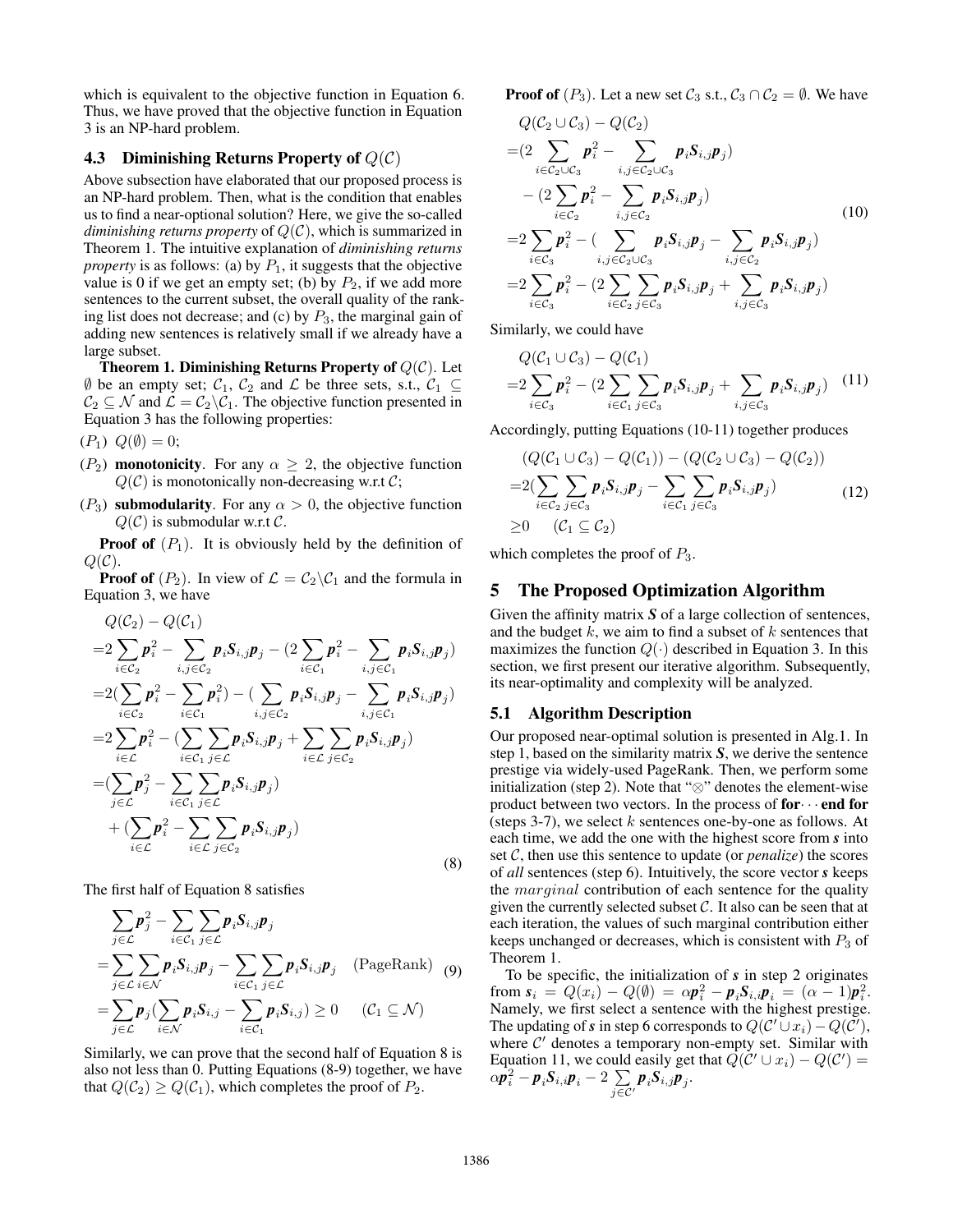#### Algorithm 1: Diversified Selection Algorithm

**Input:** The adjacent matrix  $S_{n \times n}$  of sentences, the weight parameter  $\alpha \geq 2$ , and the predefined k. **Output:** A subset  $C$  of  $k$  sentences.

# Procedure:

- 1. Calculate the prestige vector  $p_{n\times 1}$  via PageRank;
- 2. Initialize  $\mathcal C$  as an empty set, and initialize the score vector  $\mathbf{s} = \alpha \times (\mathbf{p} \otimes \mathbf{p}) - \mathbf{p} \otimes \mathbf{p}$ ;
- 3. for iter=1:  $k$  do;
- 4. Find  $i = \arg \max_j (\mathbf{s}_j | j = 1, \cdots, n, j \notin \mathcal{C})$ ;<br>5. Add *i* to  $\mathcal{C}$ :
- Add  $i$  to  $C$ ;
- 6. Update the score vector  $\mathbf{s} = \mathbf{s} 2\mathbf{p}_i \mathbf{S}_{:,i} \otimes \mathbf{p}$ ;
- 7. end for
- 8. Return the subset  $\mathcal C$  as the ranking list (earlier selected sentences ranked higher).

# 5.2 Algorithm Analysis

Now, we first analyze why our Alg.1 is a near-optimal solution of our defined objective function. Here is a lemma:

**Lemma 1. Near-Optimality of Alg.1.** Let  $C$  be the sentence subset obtained by our algorithm, and  $C^*$  be the theoretically optimal subset. Hence,  $|C| = k$  and  $C^* =$  $\arg \max_{|\mathcal{C}|=k} \hat{Q}(\mathcal{C})$ . We have  $(1-1/e)Q(\mathcal{C}^*) \leq Q(\mathcal{C}) \leq$  $Q(\mathcal{C}^*)$ , where e is the base of the natural logarithm.

Proof. Indicated by [He *et al.*, 2012; Nemhauser *et al.*, 1978], the breach of the proof is to verify that for any sentence  $x_i \notin \mathcal{C}, s_i = Q(\mathcal{C} \cup x_i) - Q(\mathcal{C}).$  Apparently, the remaining part of the proof directly follows the diminishing returns property of the objective function in Theorem 1. We omit the proof details for brevity.

# 6 Experiments

# 6.1 Data Set and Setup

We conduct experiments on the data sets  $DUC2002<sup>1</sup>$  and DUC2004<sup>2</sup> in which generic multi-document summarization has been one of the fundamental tasks (i.e., task 2 in DUC2002 and task 2 in DUC2004). Each task has a gold standard data set consisting of document sets and reference summaries. Table 1 gives a short summary of above data sets. Documents are pre-processed by segmenting sentences and splitting words. Stop words are removed and the remaining words are stemmed using Porter stemmer<sup>3</sup>.

|                     | DUC <sub>2002</sub> | DUC2004    |
|---------------------|---------------------|------------|
| Task                | Task2               | Task2      |
| Number of documents | 567                 | 500        |
| Number of clusters  | 59                  | 50         |
| Data source         | <b>TREC</b>         | <b>TDT</b> |
| Summary length      | 200 words           | 665 bytes  |

|  | Table 1: Summary of data sets |  |  |
|--|-------------------------------|--|--|
|--|-------------------------------|--|--|

<sup>&</sup>lt;sup>1</sup>http://www-nlpir.nist.gov/projects/duc/data/2002\_data.html <sup>2</sup>http://www-nlpir.nist.gov/projects/duc/data/2004\_data.html 3 http://tartarus.org/ martin/PorterStemmer/

We use the officially adopted ROUGE [Lin, 2004] (version 1.5.5) toolkit<sup>4</sup> for evaluation. ROUGE measures summary quality through counting overlapping units such as the n-gram, word sequences and word pairs between the candidate summary (produced by various algorithms) and the reference summary (produced by humans). Here we report the average F-measure scores of ROUGE-1, ROUGE-2 and ROUGE-SU4, which base on uni-gram match, bi-gram match, and unigram plus skip-bigram match with maximum skip distance of 4 between the candidate summary and the reference summary, respectively.

CNNLM setup. DUC data is relatively small for training a neural network. In experiments, we first pre-train CNNLM on one million sentences from English Gigawords [Robert, 2009], then further train it on DUC data to learn representation for each sentence in DUC. Additionally, like some literature did, pre-trained word representations by [Mikolov *et al.*, 2013] 5 are used to initialize the input layer of Figure 1 and fine-tuned during training. The filter width  $l = 5$ . Five left context words are used in "average" layer. For each true example, 10 noise words are sampled in NCE. All words, phrases and sentences have 300-dimensional representations.

### 6.2 Compared Methods

In this work, we compare our *DivSelect+CNNLM* with following representative methods: 1) Random: select sentences randomly from document set to construct summaries. 2) Lead: take the first sentences one by one from the last document in the collection, where documents are assumed to be ordered chronologically. 3) LexRank [Erkan and Radev, 2004b]: it used PageRank to find prestigious sentences and exploited MMR greedy algorithm to keep low redundancy. Hence, this method is also able to control a balance of high prestige and low redundancy to some extent. 4) DivRank [Mei *et al.*, 2010]: this is a typical *Markov walk* based diversified ranking algorithm. It uses accumulative visit times to skew the original adjacent graph, aiming to increase the score gap of similar objects. We choose some sentences with high DivRank scores to produce summaries. 5) SNMF [Wang *et al.*, 2008]: it used symmetric non-negative matrix factorization (SNMF) to cluster sentences into groups, then selected sentences from each group for summary generation. Note that the original work [Wang *et al.*, 2008] is for topic-biased summarization. Namely, the ranking score of each sentence is influenced by the topic-sentence affinity. As we focus on generic summarization, therefore there is no topic-focused bias in our implementation.

The above baselines try to cover typical summarization approaches. For example, *Random* and *Lead* represent featurebased methods, *LexRank* represents graph-based methods, *SNMF* represents clustering-based methods, and *DivRank* is representative of diversified ranking approaches. It is worth mentioning that our algorithm is unsupervised. Thus, we do not consider literature concerning supervised methods.

<sup>4</sup> http://www.isi.edu/licensed-sw/see/rouge/

<sup>5</sup> http://code.google.com/p/word2vec/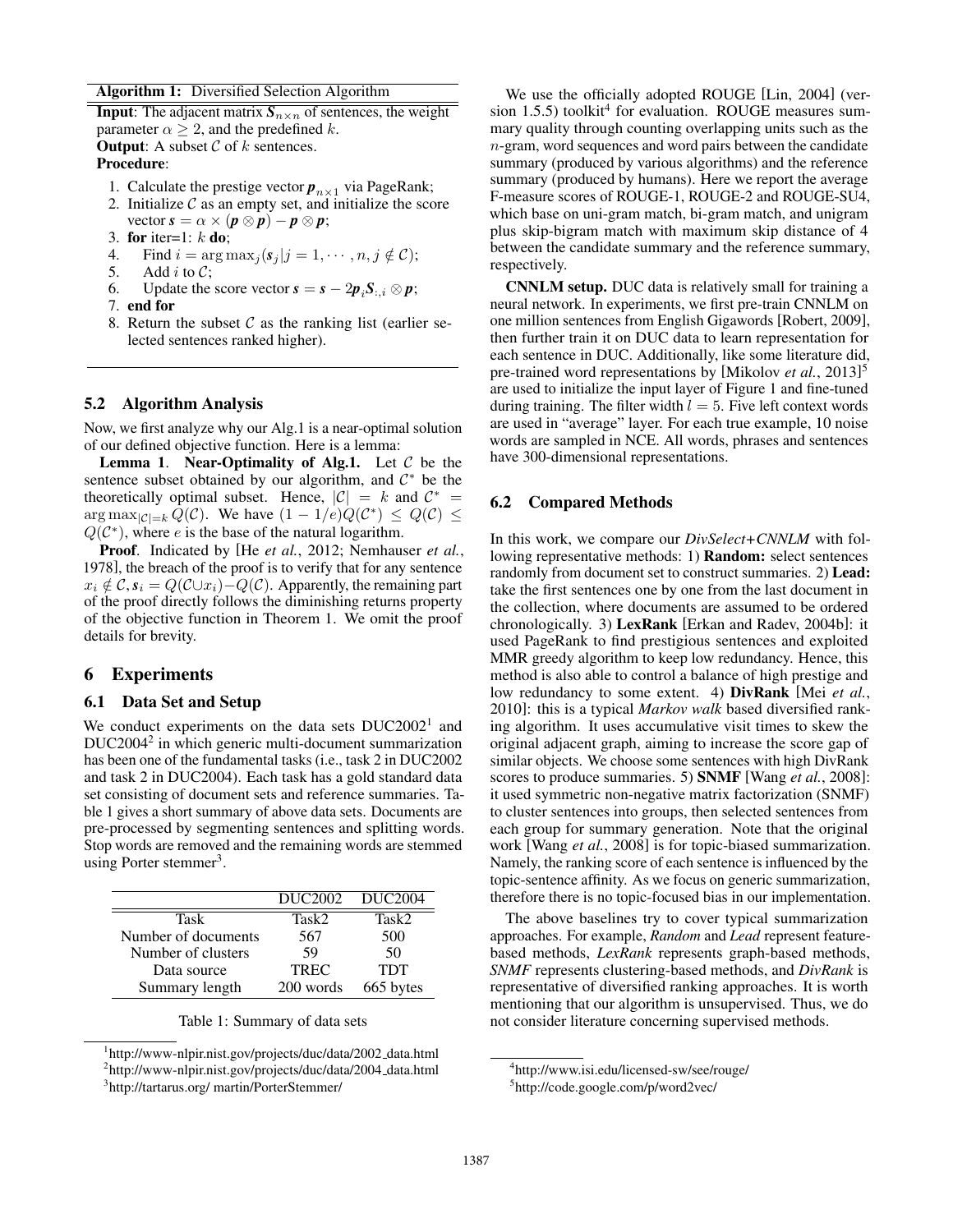# 6.3 Experimental Results and Analysis

The experimental results are concluded in Tables 2-3. As those statistics indicate, our proposed method *DivSelect+CNNLM* performs best. Among all the systems, selecting leading sentences or randomly show the poorest performance on both data sets. It is easily understood that these two baselines could not discover truly prestigious sentences, let along controlling redundancy. In addition, the performances of neither *SNMF* nor *LexRank* are promising. Although *SNMF* reduces information redundancy via clustering, the calculation of sentence prestige within a group/cluster may be affected by the available neighbors. Apparently, the most competitive method is *DivRank*, which determines a balanced score for the diversity and prestige properties of sentences with a vertex-reinforced random walk. However, such kind of random walk essentially changes the structure of information network. Consequently, the relevance between sentences, which fully depends on the primitive network structure, may not be well captured [Du *et al.*, 2011]. Therefore, *DivRank* focuses on diversity, at the cost of sacrificing the prestige of the entire ranking list. Whereas, *DivSelect+CNNLM* keeps the adjacent graph stable, and at each step, striving to add a new sentence which could improve the value of the objective function to the most extent.

| <b>Systems</b>  |         |         | ROUGE-1 ROUGE-2 ROUGE-SU4 |
|-----------------|---------|---------|---------------------------|
| Random          | 0.38469 | 0.11705 | 0.18007                   |
| Lead            | 0.39860 | 0.16042 | 0.20315                   |
| LexRank         | 0.47366 | 0.23105 | 0.25839                   |
| <b>SNMF</b>     | 0.48783 | 0.24929 | 0.27103                   |
| DivRank         | 0.48825 | 0.25361 | 0.27644                   |
| DivSelect+CNNLM | 0.51013 | 0.26972 | 0.29431                   |

Table 2: *F*-measure comparison on DUC2002.

| <b>Systems</b>  |         |         | ROUGE-1 ROUGE-2 ROUGE-SU4 |
|-----------------|---------|---------|---------------------------|
| Random          | 0.31857 | 0.06269 | 0.11780                   |
| Lead            | 0.33182 | 0.06348 | 0.10582                   |
| LexRank         | 0.38071 | 0.08319 | 0.13032                   |
| <b>SNMF</b>     | 0.38325 | 0.09217 | 0.13316                   |
| DivRank         | 0.38851 | 0.09555 | 0.13827                   |
| DivSelect+CNNLM | 0.40907 | 0.10723 | 0.14969                   |

Table 3: *F*-measure comparison on DUC2004

### 6.4 Competitiveness of CNNLM

Above subsection has indicated the superiority of our *DivSelect+CNNLM* algorithm. However, it could not demonstrate the robustness of DivSelect optimization framework. Will an alternative sentence modeling endow the optimization algorithm such excellent performance either? To answer these questions, we keep DivSelect framework stable while replacing CNNLM with below three representative approaches: 1) VSM: cosine measure based on TF-IDF matrix; 2) LSA: first exert SVD factorization on the sentence-word TF-IDF matrix to learn sentence representation, then compute cosine similarity; 3) LCS: [Yin *et al.*, 2012a], it combines LCS, WLCS,

skip-bigrams and word semantic similarities; 4) PV: Paragraph vector by Le and Mikolov [2014]

| <b>Systems</b>  | DUC2002 | DUC <sub>2004</sub> |
|-----------------|---------|---------------------|
| DivSelect+VSM   | 0.48666 | 0.38319             |
| DivSelect+LSA   | 0.48921 | 0.38857             |
| DivSelect+LCS   | 0.48936 | 0.38903             |
| DivSelect+PV    | 0.50478 | 0.39720             |
| DivSelect+CNNLM | 0.51013 | 0.40907             |

Table 4: Performance of similarity measures.

From Table 4, we can see that the combination of DivSelect and CNNLM performs best. Unexpectedly, system VSM can not provide much contribution to our DivSelect framework for possibly it not only fails to capture the high-level semantics, but loses the sentence structure information. "DivSelect+LSA" and "DivSelect+LCS" get very comparable performances. It should be due to that LSA is good at extracting latent semantics while LCS (including WLCS,skip-bigrams) succeeds to take structure feature into account. That seems having given good explanations for the good performance of our proposed "DivSelect+CNNLM": actually, the CNNLM is a co-training structure for learning sentence representations and word representations. Word representations derived by NNLMs have been proved owning high-quality semantics [Mikolov *et al.*, 2013]. More importantly, the filters of CNN are used to extract local features, like the function of longest common subsequence, while max-pooling is able to extract the globally dominant features by considering all local features comprehensively. Hence, using CNNLM to learn sentence representation seems a promising approach.

# 7 Conclusions

Like some prior work, this paper also split the summarization task into two subtasks: calculation of sentence similarity and sentence selection. We developed an unsupervised CNN scheme to learn sentence representations, and proposed a new sentence selection algorithm DivSelect to balance sentence prestige and diversity. Experimental results on DUC2002 and DUC2004 data sets are very promising.

### Acknowledgments

The authors thank the anonymous reviewers for constructive comments.

### References

- [Aliguliyev, 2006] R.M. Aliguliyev. A novel partitioningbased clustering method and generic document summarization. In *Proceedings of the 2006 IEEE/WIC/ACM international conference on Web Intelligence and Intelligent Agent Technology*, pages 626–629, 2006.
- [Aliguliyev, 2009] Ramiz M Aliguliyev. A new sentence similarity measure and sentence based extractive technique for automatic text summarization. *Expert Systems with Applications*, 36(4):7764–7772, 2009.